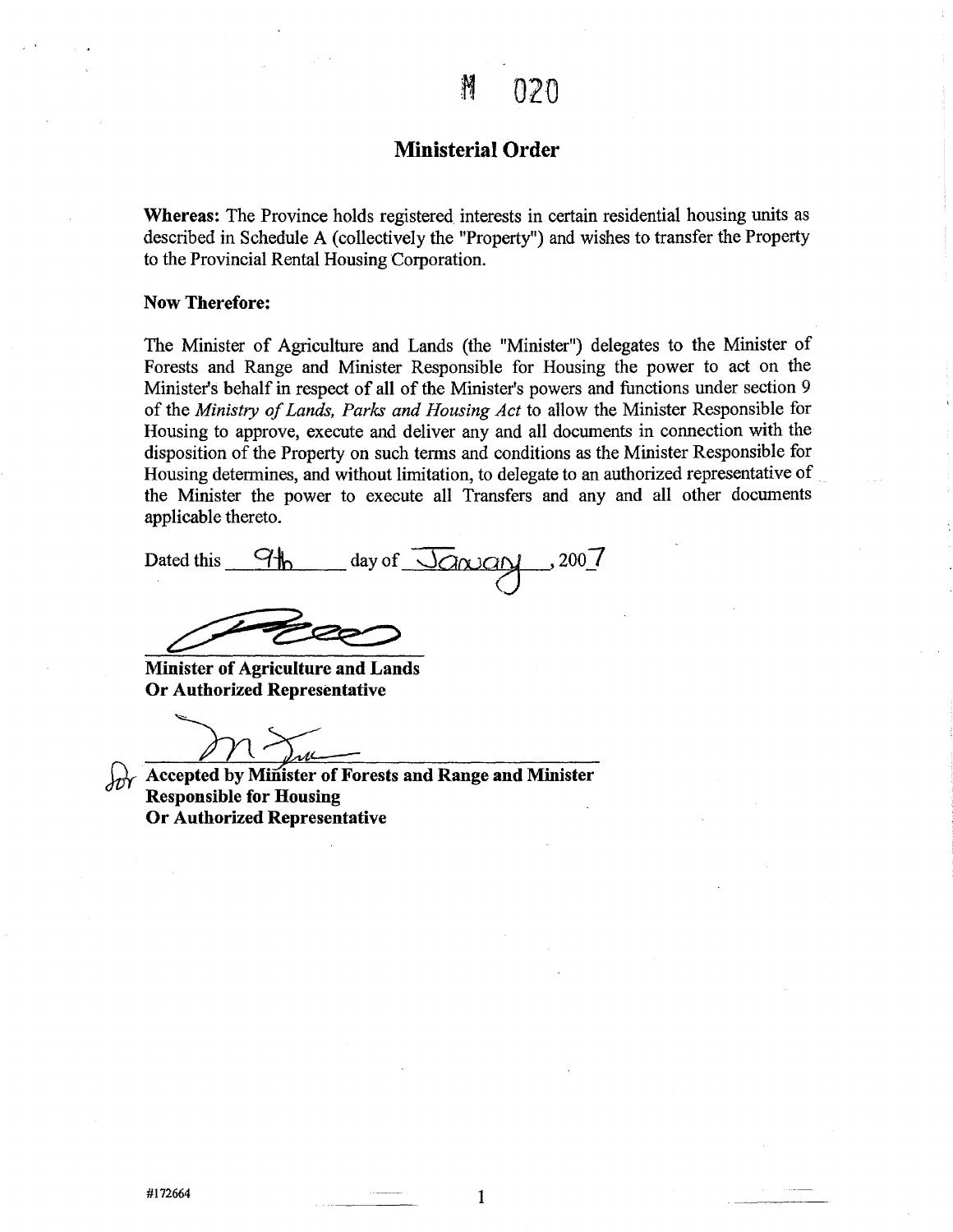| <b>PID</b>  | Legal Description                                        | Property Address      | City            | LTO Office |
|-------------|----------------------------------------------------------|-----------------------|-----------------|------------|
| 006-471-919 | LOT 1 DISTRICT LOT 4 GROUP 7                             | 431 Winnipeg Street   | Penticton       | Kamloops   |
|             | SIMILKAMEEN DIVISION YALE (FORMERLY                      |                       |                 |            |
|             | YALE-LYTTON) DISTRICT PLAN 23367                         |                       |                 |            |
|             | ΕΧΩΈΡΤΡΙ ΔΝ Μ10983                                       |                       |                 |            |
| 005-740-398 | LOT B District LOT 596 LILLOOET District                 | 1011 Murray Street    | Lillooet        | Kamloops   |
|             | <b>PLAN 25005</b>                                        |                       |                 |            |
| 007-557-485 | LOT 1 DISTRICT LOT 31 LILLOOET DISTRICT 350 Aspen Street |                       | 100 Mile        | Kamloops   |
|             | <b>PLAN 21238</b>                                        |                       | House           |            |
| 008-203-555 | LOT A DISTRICT LOT 517 KAMLOOPS                          | 333-420 Wilson Street | Chase           | Kamloops   |
|             | DIVISION YALE DISTRICT PLAN 18755                        |                       |                 |            |
| 012-838-195 | LOT 14 BLOCK 11 DISTRICT LOT 123                         | 2151 Granite Avenue   | Merritt         | Kamloops   |
|             | KAMLOOPS DIVISION YALE DISTRICT PLAN 1                   |                       |                 |            |
|             | EXCEPT SUCH UNDER-SURFACE RIGHTS AS                      |                       |                 |            |
|             | ARE REGISTERED IN ABSOLUTE FEES BOOK                     |                       |                 |            |
|             | VOLUME 18 FOLIO 152 NO. 9837D                            |                       |                 |            |
|             |                                                          |                       |                 |            |
| 012-838-217 | LOT 15 BLOCK 11 DISTRICT LOT 123                         | 2151 Granite Avenue   | Merritt         | Kamloops   |
|             | KAMLOOPS DIVISION YALE DISTRICT PLAN 1                   |                       |                 |            |
|             | EXCEPT SUCH UNDER-SURFACE RIGHTS AS                      |                       |                 |            |
|             | ARE REGISTERED IN ABSOLUTE FEES BOOK                     |                       |                 |            |
|             | VOLUME 18 FOLIO 152 NO. 9837D                            |                       |                 |            |
|             |                                                          |                       |                 |            |
| 012-838-241 | LOT 16 BLOCK 11 DISTRICT LOT 123                         | 2151 Granite Avenue   | Merritt         | Kamloops   |
|             | KAMLOOPS DIVISION YALE DISTRICT PLAN 1                   |                       |                 |            |
|             | EXCEPT SUCH UNDER-SURFACE RIGHTS AS                      |                       |                 |            |
|             | ARE REGISTERED IN ABSOLUTE FEES BOOK                     |                       |                 |            |
|             | VOLUME 18 FOLIO 152 NO. 9837D                            |                       |                 |            |
| 012-838-268 | LOT 17 BLOCK 11 DISTRICT LOT 123                         | 2151 Granite Avenue   | Merritt         | Kamloops   |
|             | KAMLOOPS DIVISION YALE DISTRICT PLAN 1                   |                       |                 |            |
|             |                                                          |                       |                 |            |
|             | EXCEPT SUCH UNDER-SURFACE RIGHTS AS                      |                       |                 |            |
|             | ARE REGISTERED IN ABSOLUTE FEES BOOK                     |                       |                 |            |
|             | VOLUME 18 FOLIO 152 NO. 9837D                            |                       |                 |            |
| 012-574-805 | THE WEST 2/3RDS OF BLOCK 121 DISTRICT 412 12th Avenue    |                       | <b>Keremeos</b> | Kamloops   |
|             | LOT 174 SIMILKAMEEN DIVISION YALE                        |                       |                 |            |
|             | DISTRICT PLAN 300                                        |                       |                 |            |
| 014-253-518 | LOT 12 DISTRICT LOT 4589 KOOTENAY                        | 146 Spruce Avenue     | Sparwood        | Nelson     |
|             | DISTRICT PLAN 7008                                       |                       |                 |            |
| 014-253-542 | LOT 13 DISTRICT LOT 4589 KOOTENAY                        | 146 Spruce Avenue     | Sparwood        | Nelson     |
|             | District PLAN 7008                                       |                       |                 |            |
| 014-253-569 | LOT 14 DISTRICT LOT 4589 KOOTENAY                        | 146 Spruce Avenue     | Sparwood        | Nelson     |
|             | District PLAN 7008                                       |                       |                 |            |
| 013-308-726 | LOT 1 DISTRICT LOT 32 KOOTENAY                           | 1308 S 10A Street     | Cranbrook       | Nelson     |
|             | <u>DISTRICT PLAN 8588.</u>                               |                       |                 |            |
| 013-308-742 | LOT 2 DISTRICT LOT 32 KOOTENAY                           | 1308 S 10A Street     | Cranbrook       | Nelson     |
| 013-308-769 | DISTRICT PLAN 8588<br>LOT 3 DISTRICT LOT 32 KOOTENAY     |                       | Cranbrook       | Nelson     |
|             |                                                          | 1308 S 10A Street     |                 |            |
| 013-308-777 | DISTRICT PLAN 8588<br>LOT 4 DISTRICT LOT 32 KOOTENAY     | 1308 S 10A Street     | Cranbrook       | Nelson     |
|             | DISTRICT PLAN 8588                                       |                       |                 |            |
| 013-186-990 | LOT 5 DISTRICT LOT 35 KOOTENAY                           | 2417 S 3rd Street     | Cranbrook       | Nelson     |
|             | <b>DISTRICT PLAN 9263</b>                                |                       |                 |            |
| 013-187-023 | LOT 4 DISTRICT LOT 35 KOOTENAY                           | 2413 S 3rd Street     | Cranbrook       | Nelson     |
|             | DISTRICT_PLAN 9263                                       |                       |                 |            |
| 013-187-058 | LOT 3 DISTRICT LOT 35 KOOTENAY                           | 2409 S 3rd Street     | Cranbrook       | Nelson     |
|             | DISTRICT PLAN 9263                                       |                       |                 |            |
| 013-187-074 | LOT 2 DISTRICT LOT 35 KOOTENAY                           | 2405 S 3rd Street     | Cranbrook       | Nelson     |
|             | DISTRICT PLAN 9263                                       |                       |                 |            |

#172664(LTO)

 $\mathbf{1}$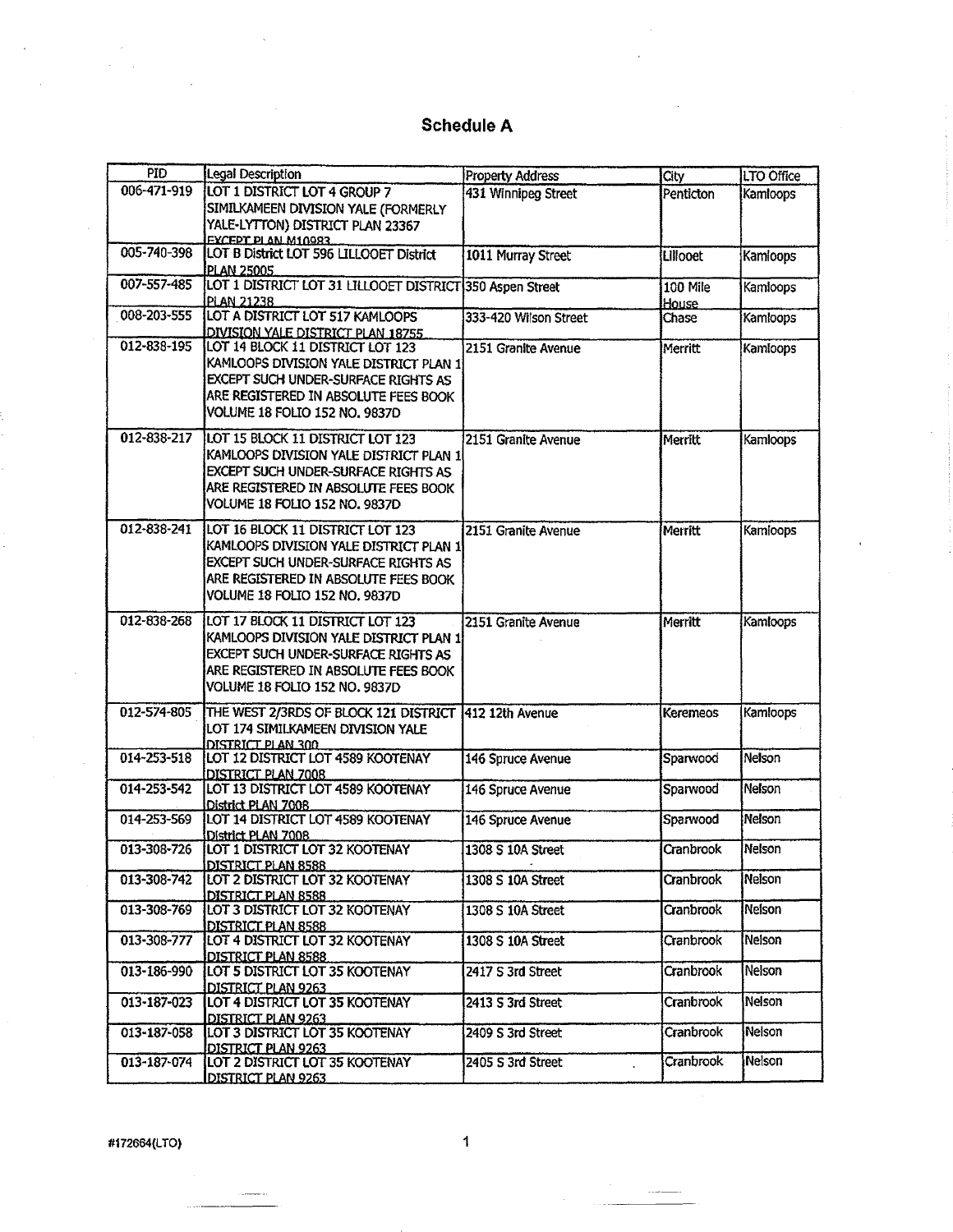| <b>PID</b>  | Legal Description                                            | Property Address        | City       | LTO Office      |
|-------------|--------------------------------------------------------------|-------------------------|------------|-----------------|
| 013-187-082 | LOT 1 DISTRICT LOT 35 KOOTENAY                               | 2401 S 3rd Street       | Cranbrook  | Nelson          |
|             | <b>DISTRICT PLAN 9263</b>                                    |                         |            |                 |
| 013-338-323 | LOT 11 DISTRICT LOT 22 KOOTENAY                              | 2101 S 5th Street       | Cranbrook  | Nelson          |
|             | DISTRICT PLAN 8349                                           |                         |            |                 |
| 013-338-153 | LOT 25 DISTRICT LOT 22 KOOTENAY                              | 1908 S 5th Street       | Cranbrook  | Nelson          |
|             | <b>DISTRICT PLAN 8349</b>                                    |                         |            |                 |
| 013-414-721 | LOT 13 DISTRICT LOT 22 KOOTENAY                              | 2016 S 4th Street       | Cranbrook  | Nelson          |
|             | DISTRICT PLAN 8111                                           |                         |            |                 |
| 013-414-755 | LOT 14 DISTRICT LOT 22 KOOTENAY                              | 2020 S 4th Street       | Cranbrook  | Nelson          |
|             | DISTRICT PLAN 8111                                           |                         |            |                 |
| 013-414-771 | LOT 15 DISTRICT LOT 22 KOOTENAY                              | 400 S 20th Avenue       | Cranbrook  | Nelson          |
|             | DISTRICT PLAN 8111                                           |                         |            |                 |
| 013-151-371 | LOT 6 DISTRICT LOT 35 KOOTENAY                               | 2417 S 3rd Street       | Cranbrook  | Nelson          |
|             | DISTRICT PLAN 9263                                           |                         |            |                 |
| 013-151-355 | LOT 7 DISTRICT LOT 35 KOOTENAY                               | 2425 S 3rd Street       | Cranbrook  | Nelson          |
|             | <b>DISTRICT PLAN 9263</b>                                    |                         |            |                 |
| 013-151-347 | LOT 9 DISTRICT LOT 35 KOOTENAY                               | 2505 S 3rd Street       | Cranbrook  | Nelson          |
| 013-151-312 | <b>DISTRICT PLAN 9263</b><br>LOT 65 DISTRICT LOT 35 KOOTENAY | 2421 S 3A Street        | Cranbrook  | Nelson          |
|             | <b>DISTRICT PLAN 9263</b>                                    |                         |            |                 |
| 013-151-304 | LOT 75 DISTRICT LOT 35 KOOTENAY                              | 2416 S 3A Street        | Cranbrook  | Nelson          |
|             | <b>DISTRICT PLAN 9263</b>                                    |                         |            |                 |
| 013-474-201 | LOT 5 DISTRICT LOT 22 KOOTENAY                               | 126 - 130 S 21st Avenue | Cranbrook  | <b>Nelson</b>   |
|             | <b>DISTRICT PLAN 8685</b>                                    |                         |            |                 |
| 010-692-347 | LOT 1 DISTRICT LOT 4 KOOTENAY DISTRICT 2113 N 4th Street     |                         | Cranbrook  | Nelson          |
|             | <b>PLAN 8673</b>                                             |                         |            |                 |
| 010-692-371 | LOT 2 DISTRICT LOT 4 KOOTENAY DISTRICT 2109 N 4th Street     |                         | Cranbrook  | <b>Nelson</b>   |
|             | PLAN 8673                                                    |                         |            |                 |
| 010-692-380 | LOT 3 DISTRICT LOT 4 KOOTENAY DISTRICT 2105 N 4th Street     |                         | Cranbrook  | Nelson          |
|             | <b>PLAN 8673</b>                                             |                         |            |                 |
| 010-692-398 | LOT 4 DISTRICT LOT 4 KOOTENAY DISTRICT 2101 N 4th Street     |                         | Cranbrook  | Nelson          |
|             | PLAN 8673                                                    |                         |            |                 |
| 010-692-410 | LOT 5 DISTRICT LOT 4 KOOTENAY DISTRICT 2017 N 4th Street     |                         | Cranbrook  | Nelson          |
|             | <b>PLAN 8673</b>                                             |                         |            |                 |
| 016-178-491 | LOT 7 BLOCK 12 SECTION 34 TOWNSHIP 23 1505 Third Street West |                         | Revelstoke | Nelson          |
|             | RANGE 2 WEST OF THE 6TH MERIDIAN                             |                         |            |                 |
|             | KOOTENAY DISTRICT PLAN 636                                   |                         |            |                 |
|             |                                                              |                         |            |                 |
| 016-178-513 | LOT 8 BLOCK 12 SECTION 34 TOWNSHIP 23 1505 Third Street West |                         | Revelstoke | Nelson          |
|             | RANGE 2 WEST OF THE 6TH MERIDIAN                             |                         |            |                 |
|             | KOOTENAY DISTRICT PLAN 636                                   |                         |            |                 |
| 016-178-521 | LOT 9 BLOCK 12 SECTION 34 TOWNSHIP 23 505 Third Street West  |                         | Revelstoke | Nelson          |
|             | RANGE 2 WEST OF THE 6TH MERIDIAN                             |                         |            |                 |
|             | IKOOTENAY DISTRICT PLAN 636                                  |                         |            |                 |
|             |                                                              |                         |            |                 |
| 016-178-530 | LOT 19 BLOCK 12 SECTION 34 TOWNSHIP                          | 505 Third Street West   | Revelstoke | <b>i</b> Nelson |
|             | 23 RANGE 2 WEST OF THE 6TH MERIDIAN                          |                         |            |                 |
|             | KOOTENAY DISTRICT PLAN 636                                   |                         |            |                 |
|             |                                                              |                         |            |                 |
| 017-132-631 | LOT 10 BLOCK 12 SECTION 34 TOWNSHIP                          | 505 Third Street West   | Revelstoke | Nelson          |
|             | 23 RANGE 2 WEST OF THE 6TH MERIDIAN                          |                         |            |                 |
|             | KOOTENAY DISTRICT PLAN 636                                   |                         |            |                 |
|             |                                                              |                         |            |                 |
| 017-132-649 | LOT 11 BLOCK 12 SECTION 34 TOWNSHIP                          | 505 Third Street West   | Revelstoke | Nelson          |
|             | 123 RANGE 2 WEST OF THE 6TH MERIDIAN                         |                         |            |                 |
|             | KOOTENAY DISTRICT PLAN 636                                   |                         |            |                 |
|             |                                                              |                         |            |                 |

#172664(LTO)

 $\ddot{\phantom{a}}$ 

 $\ddot{\phantom{a}}$ 

 $\overline{c}$ 

 $\hat{\mathcal{L}}$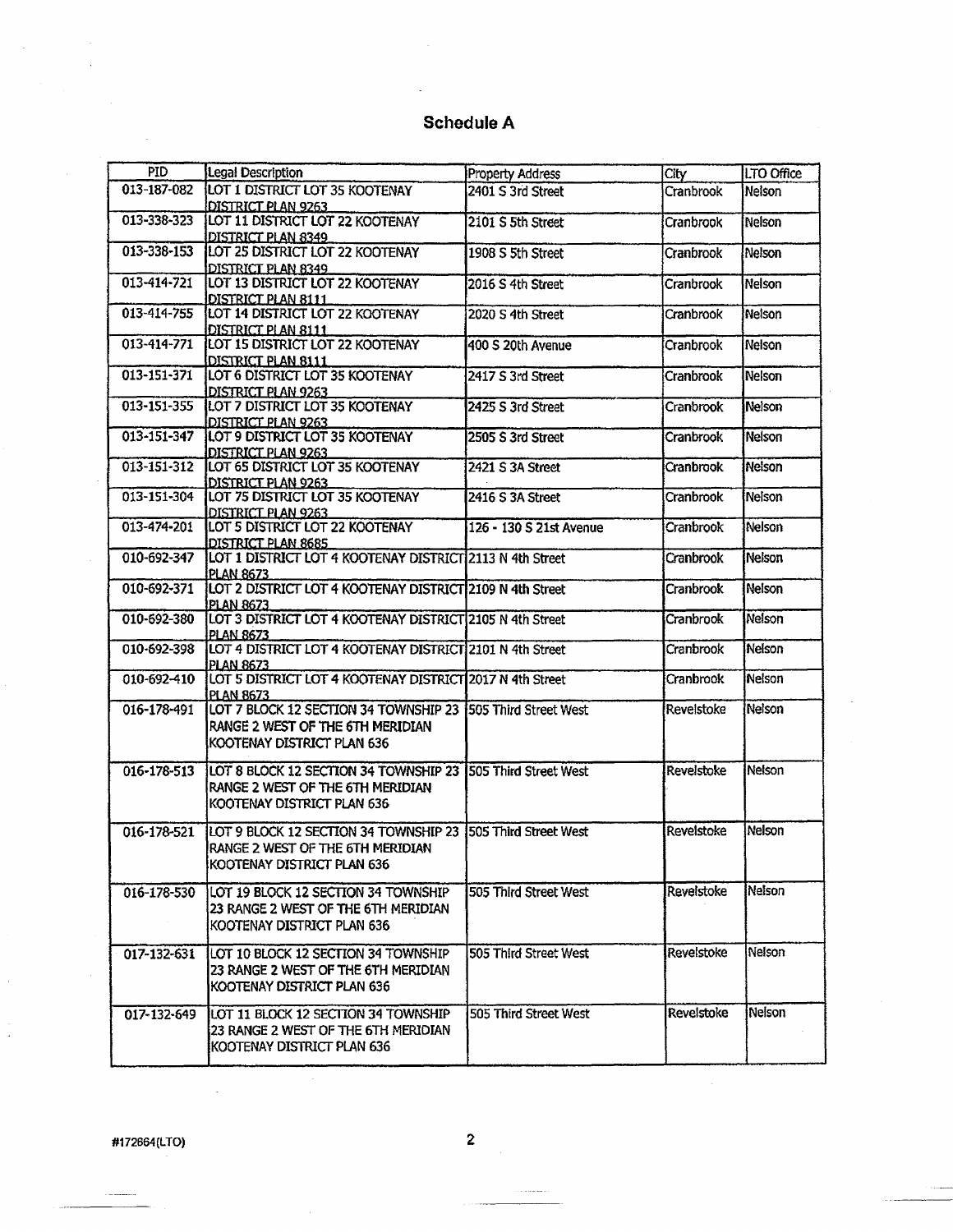| <b>PID</b>  | Legal Description                                            | <b>Property Address</b>                                        | City                 | LTO Office           |
|-------------|--------------------------------------------------------------|----------------------------------------------------------------|----------------------|----------------------|
| 017-132-657 | LOT 12 BLOCK 12 SECTION 34 TOWNSHIP                          | 505 Third Street West                                          | Revelstoke           | Nelson               |
|             | 23 RANGE 2 WEST OF THE 6TH MERIDIAN                          |                                                                |                      |                      |
|             | KOOTENAY DISTRICT PLAN 636                                   |                                                                |                      |                      |
|             |                                                              |                                                                |                      |                      |
| 017-132-673 | LOT 16 BLOCK 12 SECTION 34 TOWNSHIP                          | 505 Third Street West                                          | Revelstoke           | Nelson               |
|             | 23 RANGE 2 WEST OF THE 6TH MERIDIAN                          |                                                                |                      |                      |
|             | KOOTENAY DISTRICT PLAN 636                                   |                                                                |                      |                      |
|             |                                                              |                                                                |                      |                      |
| 017-132-681 | LOT 17 BLOCK 12 SECTION 34 TOWNSHIP                          | 505 Third Street West                                          | Revelstoke           | Nelson               |
|             | 23 RANGE 2 WEST OF THE 6TH MERIDIAN                          |                                                                |                      |                      |
|             | KOOTENAY DISTRICT PLAN 636                                   |                                                                |                      |                      |
|             |                                                              |                                                                |                      |                      |
| 017-132-525 | LOT 13 BLOCK 12 SECTION 34 TOWNSHIP                          | 505 Third Street West                                          | Revelstoke           | Nelson <sup>1</sup>  |
|             | 23 RANGE 2 WEST OF THE 6TH MERIDIAN                          |                                                                |                      |                      |
|             | KOOTENAY DISTRICT PLAN 636                                   |                                                                |                      |                      |
|             |                                                              |                                                                |                      |                      |
| 017-132-533 | LOT 14 BLOCK 12 SECTION 34 TOWNSHIP                          | 505 Third Street West                                          | Revelstoke           | Nelson               |
|             | 23 RANGE 2 WEST OF THE 6TH MERIDIAN                          |                                                                |                      |                      |
|             | KOOTENAY DISTRICT PLAN 636                                   |                                                                |                      |                      |
|             |                                                              |                                                                |                      |                      |
| 017-132-541 | LOT 15 BLOCK 12 SECTION 34 TOWNSHIP                          | 505 Third Street West                                          | <b>Revelstoke</b>    | Nelson               |
|             | 23 RANGE 2 WEST OF THE 6TH MERIDIAN                          |                                                                |                      |                      |
|             | KOOTENAY DISTRICT PLAN 636                                   |                                                                |                      |                      |
|             |                                                              |                                                                |                      |                      |
| 001-126-997 | LOT 67 DISTRICT LOT 53 GROUP 1 NEW                           | 7121 14th Avenue                                               | <b>Burnaby</b>       | New                  |
|             | WESTMINSTER DISTRICT PLAN 33863                              |                                                                |                      | Westminster          |
|             |                                                              |                                                                |                      |                      |
| 002-534-631 | LOT 201 DISTRICT LOT 95 GROUP 1 NEW                          | 7272 Kingsway                                                  | <b>Bumaby</b>        | New                  |
|             | WESTMINSTER DISTRICT PLAN 48429                              |                                                                |                      | Westminster          |
|             |                                                              |                                                                |                      |                      |
| 001-126-971 | LOT "A" BLOCKS 59 AND 64 DISTRICT LOT                        | 6005 - 6059 Pandora Street                                     | <b>Burnaby</b>       | <b>New</b>           |
|             | 218 GROUP 1 NEW WESTMINSTER DISTRICT                         |                                                                |                      | Westminster          |
|             | PLAN 1289                                                    |                                                                |                      |                      |
| 007-312-962 | LOT 8 SUBURBAN BLOCK 14 PLAN 36206                           | 45 Clute Street                                                | New                  | New                  |
|             |                                                              |                                                                | Westminster          | <b>IWestminster</b>  |
|             |                                                              |                                                                |                      |                      |
| 005-958-881 | LOT 150 SECTION 27 BLOCK 5 NORTH                             | 13352 Old Yale Road                                            | <b>Surrey</b>        | New                  |
|             | <b>RANGE 2 WEST NEW WESTMINSTER</b>                          |                                                                |                      | Westminster          |
|             | DISTRICT PLAN 45770                                          |                                                                |                      |                      |
| 014-117-258 | LOT "A" BLOCK 3 SECTION 20 TOWNSHIP 13 27264 30th Avenue     |                                                                | Langley              | New                  |
|             | NEW WESTMINSTER DISTRICT PLAN 1621                           |                                                                |                      | Westminster          |
|             |                                                              |                                                                |                      |                      |
| 007-473-257 | LOT 1 BLOCK 10 DISTRICT LOT 777                              | 2302-2368 Redwood Street & 2303 Prince                         |                      | <b>Prince George</b> |
|             | <b>CARIBOO DISTRICT PLAN 649</b>                             | 2369 Victoria Street                                           | George               |                      |
| 007-473-265 | LOT 2 BLOCK 10 DISTRICT LOT 777                              | 2302-2368 Redwood Street & 2303 Prince                         |                      | <b>Prince George</b> |
|             | CARIBOO DISTRICT PLAN 649                                    | 2369 Victoria Street                                           | George               |                      |
| 007-473-281 | LOT 3 BLOCK 10 DISTRICT LOT 777                              | 2302-2368 Redwood Street & 2303 Prince                         |                      | <b>Prince George</b> |
| 007-473-303 | CARIBOO DISTRICT PLAN 649                                    | 2369 Victoria Street                                           | George               | Prince George        |
|             | LOT 4 BLOCK 10 DISTRICT LOT 777                              | 2302-2368 Redwood Street & 2303 Prince                         |                      |                      |
| 007-473-338 | CARIBOO DISTRICT PLAN 649                                    | 2369 Victoria Street                                           | George.              | Prince George        |
|             | LOT 5 BLOCK 10 DISTRICT LOT 777                              | 2302-2368 Redwood Street & 2303 Prince                         |                      |                      |
| 007-473-401 | CARIBOO DISTRICT PLAN 649                                    | 2369 Victoria Street<br>2302-2368 Redwood Street & 2303 Prince | George               | Prince George        |
|             | LOT 6 BLOCK 10 DISTRICT LOT 777                              |                                                                |                      |                      |
|             | CARIBOO DISTRICT PLAN 649                                    | 2369 Victoria Street<br>2302-2368 Redwood Street & 2303 Prince | George               | <b>Prince George</b> |
| 007-473-508 | LOT 7 BLOCK 10 DISTRICT LOT 777                              |                                                                |                      |                      |
|             | <b>CARIBOO DISTRICT PLAN 649</b>                             | 2369 Victoria Street<br>2302-2368 Redwood Street & 2303 Prince | George               | <b>Prince George</b> |
| 007-473-532 | LOT 8 BLOCK 10 DISTRICT LOT 777                              | 2369 Victoria Street                                           | George.              |                      |
| 007-473-567 | CARIBOO DISTRICT PLAN 649<br>LOT 9 BLOCK 10 DISTRICT LOT 777 | 2302-2368 Redwood Street & 2303 Prince                         |                      | Prince George        |
|             | CARIBOO DISTRICT PLAN 649                                    | 2369 Victoria Street                                           | <i><b>George</b></i> |                      |
|             |                                                              |                                                                |                      |                      |

 $\cdot$  #172664(LTO) 3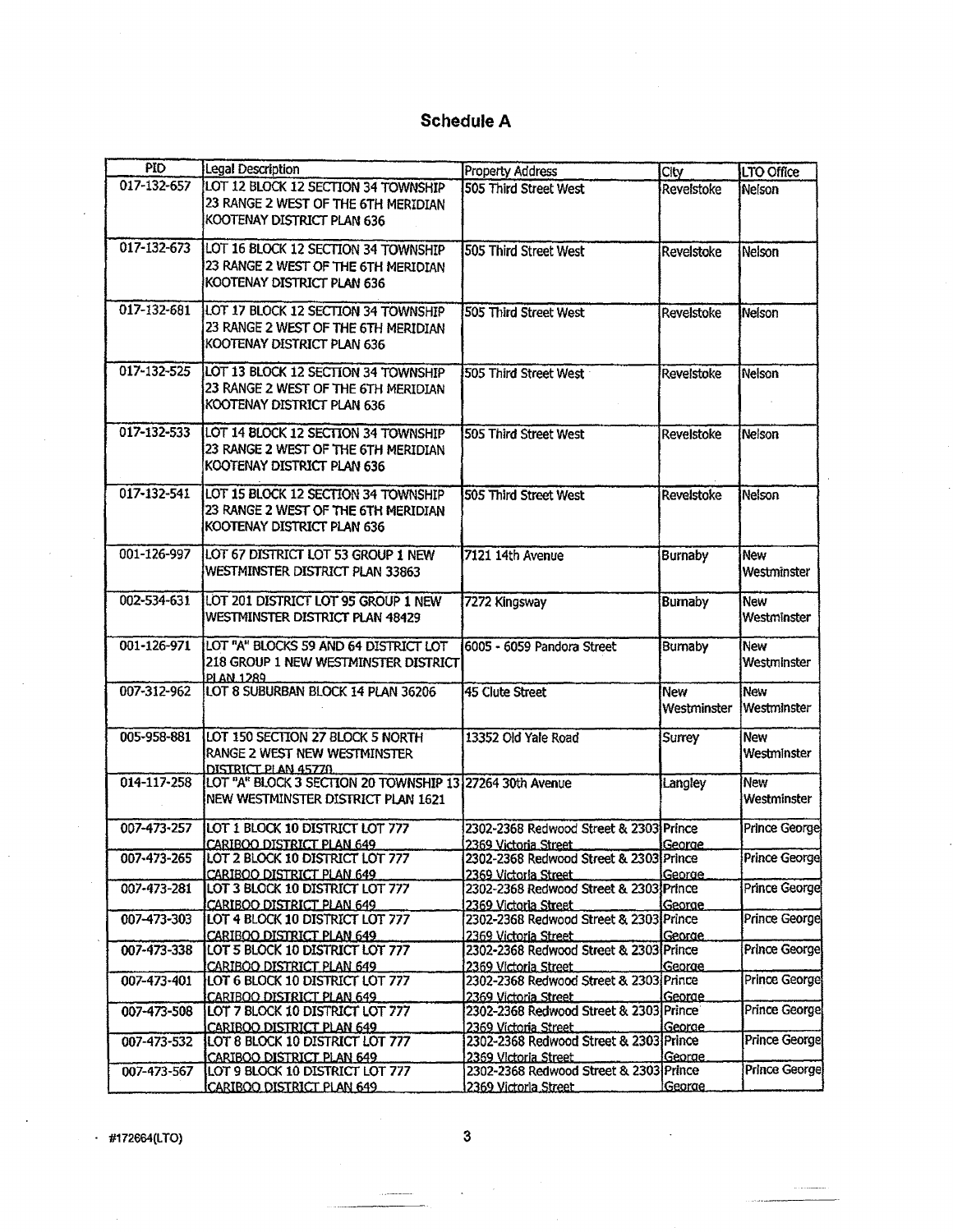| PID         | Legal Description                                                    | <b>Property Address</b>                                         | City               | LTO Office           |
|-------------|----------------------------------------------------------------------|-----------------------------------------------------------------|--------------------|----------------------|
| 007-473-613 | LOT 10 BLOCK 10 DISTRICT LOT 777                                     | 2302-2368 Redwood Street & 2303 Prince                          |                    | <b>Prince George</b> |
|             | CARIBOO DISTRICT PLAN 649                                            | 2369 Victoria Street                                            | George             |                      |
| 007-473-907 | LOT 11 BLOCK 10 DISTRICT LOT 777                                     | 2302-2368 Redwood Street & 2303 Prince                          |                    | Prince George        |
|             | CARIBOO DISTRICT PLAN 649                                            | 2369 Victoria Street                                            | <u>George</u>      |                      |
| 007-473-940 | LOT 12 BLOCK 10 DISTRICT LOT 777                                     | 2302-2368 Redwood Street & 2303 Prince                          |                    | <b>Prince George</b> |
|             | <b>CARIBOO DISTRICT PLAN 649</b>                                     | 2369 Victoria Street                                            | George             |                      |
| 007-474-016 | LOT 77 BLOCK 10 DISTRICT LOT 777                                     | 2302-2368 Redwood Street & 2303 Prince                          |                    | Prince George        |
|             | CARIBOO DISTRICT PLAN 649                                            | 2369 Victoria Street                                            | George             |                      |
| 007-474-041 | LOT 78 BLOCK 10 DISTRICT LOT 777                                     | 2302-2368 Redwood Street & 2303 Prince                          |                    | Prince George        |
|             | CARIBOO DISTRICT PLAN 649                                            | 2369 Victoria Street                                            | George             |                      |
| 007-474-083 | LOT 79 BLOCK 10 DISTRICT LOT 777                                     | 2302-2368 Redwood Street & 2303 Prince                          |                    | <b>Prince George</b> |
|             | CARIBOO DISTRICT PLAN 649                                            | 2369 Victoria Street                                            | George             |                      |
| 007-474-105 | LOT 80 BLOCK 10 DISTRICT LOT 777                                     | 2302-2368 Redwood Street & 2303 Prince                          |                    | Prince Georgel       |
|             | CARIBOO DISTRICT PLAN 649                                            | 2369 Victoria Street                                            | George             |                      |
| 007-474-148 | LOT 81 BLOCK 10 DISTRICT LOT 777                                     | 2302-2368 Redwood Street & 2303 Prince                          |                    | Prince George        |
|             | CARIBOO DISTRICT PLAN 649                                            | 2369 Victoria Street                                            | George             |                      |
| 007-474-181 | LOT 82 BLOCK 10 DISTRICT LOT 777                                     | 2302-2368 Redwood Street & 2303 Prince                          |                    | Prince George        |
|             | CARIBOO DISTRICT PLAN 649                                            | 2369 Victoria Street                                            | George             |                      |
| 007-474-202 | LOT 83 BLOCK 10 DISTRICT LOT 777                                     | 2302-2368 Redwood Street & 2303 Prince                          |                    | Prince George        |
|             | CARIBOO DISTRICT PLAN 649                                            | 2369 Victoria Street                                            | George             |                      |
| 007-474-229 | LOT 84 BLOCK 10 DISTRICT LOT 777                                     | 2302-2368 Redwood Street & 2303 Prince                          |                    | Prince George        |
|             | CARIBOO DISTRICT PLAN 649                                            | 2369 Victoria Street                                            |                    |                      |
| 007-474-245 | LOT 85 BLOCK 10 DISTRICT LOT 777                                     | 2302-2368 Redwood Street & 2303 Prince                          | George             | Prince George        |
|             | CARIBOO DISTRICT PLAN 649                                            | 2369 Victoria Street.                                           |                    |                      |
| 007-474-261 | LOT 86 BLOCK 10 DISTRICT LOT 777                                     | 2302-2368 Redwood Street & 2303 Prince                          | George             | <b>Prince George</b> |
|             | CARIBOO DISTRICT PLAN 649                                            |                                                                 |                    |                      |
| 007-474-326 | LOT 87 BLOCK 10 DISTRICT LOT 777                                     | 2369 Victoria Street.<br>2302-2368 Redwood Street & 2303 Prince | George             | Prince George        |
|             |                                                                      |                                                                 |                    |                      |
| 007-474-342 | <b>CARIBOO DISTRICT PLAN 649</b><br>LOT 88 BLOCK 10 DISTRICT LOT 777 | 2369 Victoria Street<br>2302-2368 Redwood Street & 2303 Prince  | George             | <b>Prince George</b> |
|             |                                                                      |                                                                 |                    |                      |
| 007-474-369 | CARIBOO DISTRICT PLAN 649<br>LOT 80 BLOCK 11 DISTRICT LOT 777        | 2369 Victoria Street<br>1585 Strathcona Avenue                  | George<br>Prince   | <b>Prince George</b> |
|             | CARIBOO DISTRICT PLAN 649                                            |                                                                 | George             |                      |
| 007-474-377 | LOT 81 BLOCK 11 DISTRICT LOT 777                                     | 1585 Strathcona Avenue                                          | Prince             | Prince George        |
|             | CARIBOO DISTRICT PLAN 649                                            |                                                                 | George             |                      |
| 007-474-407 | LOT 82 BLOCK 11 DISTRICT LOT 777                                     | 1585 Strathcona Avenue                                          | Prince             | <b>Prince George</b> |
|             |                                                                      |                                                                 | George             |                      |
| 007-474-423 | CARIBOO DISTRICT PLAN 649                                            | 1585 Strathcona Avenue                                          | Prince             | Prince George        |
|             | LOT 83 BLOCK 11 DISTRICT LOT 777                                     |                                                                 | George             |                      |
| 007-474-431 | CARIBOO DISTRICT PLAN 649<br>LOT 84 BLOCK 11 DISTRICT LOT 777        | 1585 Strathcona Avenue                                          | Prince             | <b>Prince George</b> |
|             |                                                                      |                                                                 | George             |                      |
| 007-474-474 | CARIBOO DISTRICT PLAN 649<br>LOT 85 BLOCK 11 DISTRICT LOT 777        | 1585 Strathcona Avenue                                          | Prince             | Prince George        |
|             | CARIBOO DISTRICT PLAN 649                                            |                                                                 | George             |                      |
| 007-474-491 | LOT 86 BLOCK 11 DISTRICT LOT 777                                     | 1585 Strathcona Avenue                                          | Prince             | Prince George        |
|             |                                                                      |                                                                 | <u>George.</u>     |                      |
| 007-474-504 | CARIBOO DISTRICT PLAN 649<br>LOT 87 BLOCK 11 DISTRICT LOT 777        | 1585 Strathcona Avenue                                          | Prince             | Prince George        |
|             |                                                                      |                                                                 | George             |                      |
|             | CARIBOO DISTRICT PLAN 649                                            |                                                                 | Prince             | <b>Prince George</b> |
| 007-474-521 | LOT 88 BLOCK 11 DISTRICT LOT 777                                     | 1585 Strathcona Avenue                                          |                    |                      |
|             | CARIBOO DISTRICT PLAN 649                                            | 2424 - 2440 Nicholson Street                                    | George<br>Prince   | Prince George        |
| 010-480-731 | LOT 70 District LOT 8171 CARIBOO                                     |                                                                 | George             |                      |
|             | <u>DISTRICT PLAN 19517</u>                                           | 2700 Ospika Boulevard                                           | Prince             | Prince George        |
| 010-042-067 | LOT A DISTRICT LOT 8174 CARIBOO                                      |                                                                 |                    |                      |
|             | DISTRICT PLAN 20335                                                  | 4348-4382 1st Avenue                                            | Georae .<br>Prince | Prince George        |
| 010-485-449 | LOT 56 DISTRICT LOT 2608 CARIBOO                                     |                                                                 |                    |                      |
|             | DISTRICT PLAN 19520                                                  | 4348-4382 1st Avenue                                            | George.<br>Prince  | <b>Prince George</b> |
| 010-485-457 | LOT 57 DISTRICT LOT 2608 CARIBOO                                     |                                                                 | George             |                      |
|             | DISTRICT PLAN 19520                                                  | 4348-4382 1st Avenue                                            | Prince             | Prince George        |
| 010-485-465 | LOT 58 DISTRICT LOT 2608 CARIBOO                                     |                                                                 | <u>Georae.</u>     |                      |
|             | DISTRICT PLAN 19520                                                  | 4348-4382 1st Avenue                                            | Prince             | <b>Prince George</b> |
| 010-485-473 | LOT 59 DISTRICT LOT 2608 CARIBOO                                     |                                                                 | George             |                      |
|             | DISTRICT PLAN 19520                                                  |                                                                 |                    |                      |

#172664(LTO)

 $\overline{\mathbf{4}}$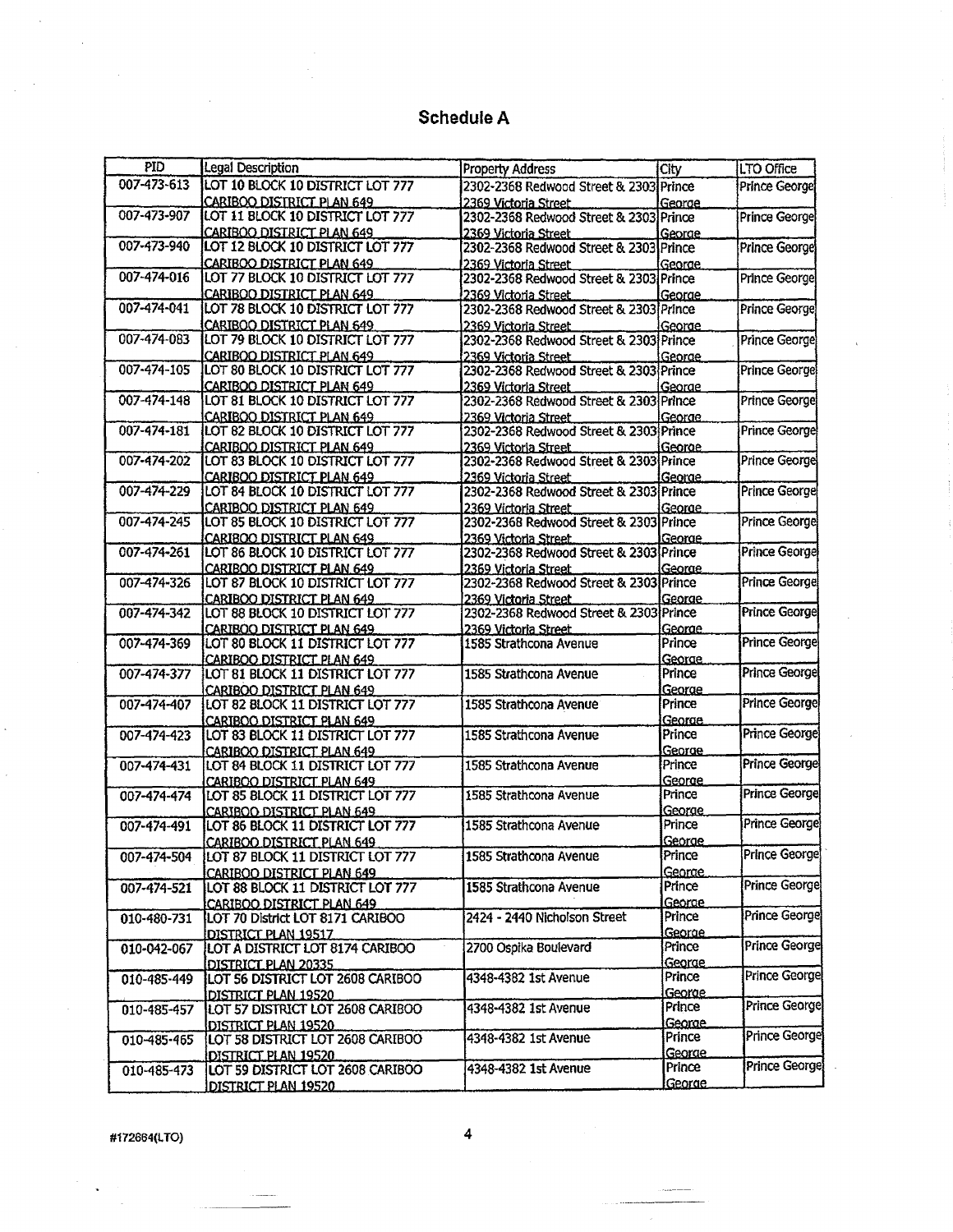| PID.        | Legal Description                                                                                                                  | <b>Property Address</b> | City          | LTO Office                    |
|-------------|------------------------------------------------------------------------------------------------------------------------------------|-------------------------|---------------|-------------------------------|
| 012-664-260 | LOT 3 DISTRICT LOTS 5314 AND 5316<br>CARIBOO DISTRICT PLAN 10527                                                                   | 1084 5th Avenue         | Mcbride       | Prince George                 |
| 016 117 654 | THE EAST 80 FEET OF LOT 5 BLOCK 4<br>SECTION 31 TOWNSHIP 83 RANGE 18 WEST<br>OF THE 6TH MERIDIAN PEACE RIVER<br>DISTRICT PLAN 6656 | 9703-9707 97 Street     |               | Fort St. John Prince George   |
| 013-475-673 | LOT 13 BLOCK 1 SECTION 6 TOWNSHIP 84<br>RANGE 18 WEST OF THE 6TH MERIDIAN<br>PEACE RIVER DISTRICT PLAN 7299                        | 9819-9823 106 Avenue    |               | Fort St. John   Prince George |
| 013-475-631 | LOT 14 BLOCK 1 SECTION 6 TOWNSHIP 84<br>RANGE 18 WEST OF THE 6TH MERIDIAN<br>PEACE RIVER DISTRICT PLAN 7299                        | 9819-9823 106 Avenue    |               | Fort St. John Prince George   |
| 013-475-649 | LOT 15 BLOCK 1 SECTION 6 TOWNSHIP 84<br>RANGE 18 WEST OF THE 5TH MERIDIAN<br>PEACE RIVER DISTRICT PLAN 7299                        | 9819-9823 106 Avenue    |               | Fort St. John Prince George   |
| 013-743-589 | LOT 6 BLOCK C SECTION 1 TOWNSHIP 84<br>RANGE 19 WEST OF THE 6TH MERIDIAN<br>PEACE RIVER DISTRICT PLAN 4772                         | 10403-10405 102 Street  |               | Fort St. John Prince George   |
| 013-743-619 | LOT 7 BLOCK C SECTION 1 TOWNSHIP 84<br><b>IRANGE 19 WEST OF THE 6TH MERIDIAN</b><br>PEACE RIVER DISTRICT PLAN 4772                 | 10403-10405 102 Street  |               | Fort St. John   Prince George |
| 013-161-164 | LOT 22 BLOCK 2 SECTION 1 TOWNSHIP 84<br>RANGE 19 WEST OF THE 6TH MERIDIAN<br>PEACE RIVER DISTRICT PLAN 8680                        | 11007-11009 101 Avenue  |               | Fort St. John   Prince George |
| 013-161-211 | LOT 23 BLOCK 2 SECTION 1 TOWNSHIP 84<br>RANGE 19 WEST OF THE 6TH MERIDIAN<br>PEACE RIVER DISTRICT PLAN 8680                        | 11007-11009 101 Avenue  | Fort St. John | Prince George                 |
| 013-179-926 | LOT 21 BLOCK 2 SECTION 6 TOWNSHIP 84<br>RANGE 18 WEST OF THE 6TH MERIDIAN<br>PEACE RIVER DISTRICT PLAN 8623                        | 9111 102 Avenue         |               | Fort St. John   Prince George |
| 010-095-870 | LOT 1 SECTION 6 TOWNSHIP 84 RANGE 18<br>WEST OF THE 6TH MERIDIAN PEACE RIVER<br>DISTRICT PLAN 20300                                | 9404 103 Avenue         |               | Fort St. John   Prince George |
| 011-422-815 | LOT 1 SECTION 1 TOWNSHIP 84 RANGE 19<br>WEST OF THE 6TH MERIDIAN PEACE RIVER<br>DISTRICT PLAN 17535                                | 10604-10606 104 Avenue  |               | Fort St. John   Prince George |
| 013-544-446 | LOT 13 BLOCK 2 SECTION 1 TOWNSHIP 84<br><b>IRANGE 19 WEST OF THE 6TH MERIDIAN</b><br>PEACE RIVER DISTRICT PLAN 6256                | 10415-10417 105 Avenue  |               | Fort St. John Prince George   |
| 013-544-471 | LOT 14 BLOCK 2 SECTION 1 TOWNSHIP 84<br>RANGE 19 WEST OF THE 6TH MERIDIAN<br>PEACE RIVER DISTRICT PLAN 6256                        | 10415-10417 105 Avenue  |               | Fort St. John   Prince George |
| 013-318-691 | LOT 1 BLOCK 1 SECTION 6 TOWNSHIP 84<br>RANGE 18 WEST OF THE 6TH MERIDIAN<br>PEACE RIVER DISTRICT PLAN 8196                         | 9620-9622 108 Avenue    |               | Fort St. John Prince George   |

#172664(LTO)

 $\overline{5}$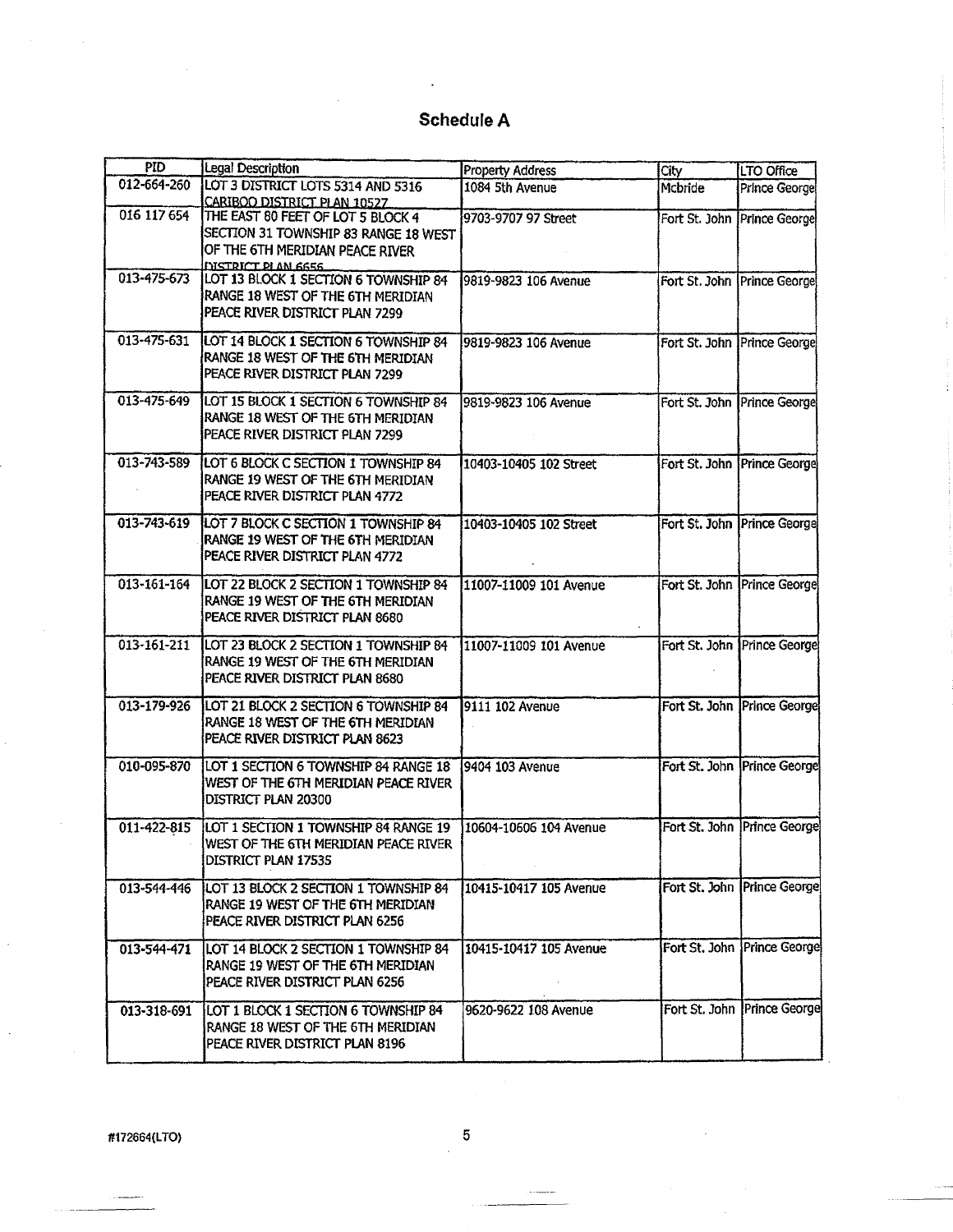| <b>PID</b>  | <b>Legal Description</b>                                                                                                              | Property Address     | City                        | LTO Office                    |
|-------------|---------------------------------------------------------------------------------------------------------------------------------------|----------------------|-----------------------------|-------------------------------|
| 013-176-188 | LOT 11 BLOCK 4 SECTION 1 TOWNSHIP 84<br>RANGE 19 WEST OF THE 6TH MERIDIAN<br>PEACE RIVER DISTRICT PLAN 8680                           | 10115 110 Street     | Fort St. John Prince George |                               |
| 013-318-195 | LOT 13 BLOCK 2 SECTION 6 TOWNSHIP 84<br>RANGE 18 WEST OF THE 6TH MERIDIAN<br>PEACE RIVER DISTRICT PLAN 8196                           | 9511 111 Avenue      | Fort St. John Prince George |                               |
| 013-319-507 | LOT 11 BLOCK 2 SECTION 31 TOWNSHIP 83 9412-9414 96 Avenue<br>RANGE 18 WEST OF THE SIXTH MERIDIAN<br>PEACE RIVER DISTRICT PLAN 8181    |                      |                             | Fort St. John Prince George   |
| 013-319-523 | LOT 12 BLOCK 2 SECTION 31 TOWNSHIP 83  9412-9414 96 Avenue<br>RANGE 18 WEST OF THE SIXTH MERIDIAN<br>PEACE RIVER DISTRICT PLAN 8181   |                      |                             | Fort St. John Prince George   |
| 013-318-675 | LOT 5 BLOCK 1 SECTION 6 TOWNSHIP 84<br>RANGE 18 WEST OF THE 6TH MERIDIAN<br>PEACE RIVER DISTRICT PLAN 8196                            | 10804 96 Street      | Fort St. John Prince George |                               |
| 013-742-264 | LOT 7 BLOCK 11 SECTION 31 TOWNSHIP 83 9715 97 Street<br>RANGE 18 WEST OF THE 6TH MERIDIAN<br>PEACE RIVER DISTRICT PLAN 3220           |                      |                             | Fort St. John   Prince George |
| 013-519-221 | LOT 1 BLOCK 3 SECTION 31 TOWNSHIP 83<br>RANGE 18 WEST OF THE 6TH MERIDIAN<br>PEACE RIVER DISTRICT PLAN 6656                           | 9503 98A Avenue      |                             | Fort St. John Prince George   |
| 013-687-557 | LOT 8 SECTION 36 TOWNSHIP 83 RANGE 19 10712-10714 99 Avenue<br>WEST OF THE 6 <sup>TH</sup> MERIDIAN PEACE RIVER<br>DISTRICT PLAN 4747 |                      |                             | Fort St. John Prince George   |
| 013-687-581 | LOT 9 SECTION 36 TOWNSHIP 83 RANGE 19 10712-10714 99 Avenue<br>WEST OF THE 6TH MERIDIAN PEACE RIVER<br>DISTRICT PLAN 4747             |                      |                             | Fort St. John Prince George   |
| 013-316-133 | LOT 9 BLOCK 6 SECTION 6 TOWNSHIP 84<br>RANGE 18 WEST OF THE 6TH MERIDIAN<br>PEACE RIVER DISTRICT PLAN 8196                            | 19 Princess Crescent |                             | Fort St. John Prince George   |
| 014-777-614 | LOT 4 BLOCK 7 SECTION 6 TOWNSHIP 84<br>RANGE 18 WEST OF THE 6TH MERIDIAN<br>PEACE RIVER DISTRICT PLAN 8196                            | 22 Princess Crescent |                             | Fort St. John   Prince George |
| 013-323-580 | LOT 1 BLOCK 6 SECTION 31 TOWNSHIP 83<br>RANGE 18 WEST OF THE 6TH MERIDIAN<br>PEACE RIVER DISTRICT PLAN 8181                           | 9303 96 Avenue       |                             | Fort St. John Prince George   |
| 013-181-602 | LOT 8 BLOCK 3 SECTION 1 TOWNSHIP 84<br>RANGE 19 WEST OF THE 6TH MERIDIAN<br>PEACE RIVER DISTRICT PLAN 8680                            | 11108 101 Avenue     |                             | Fort St. John Prince George   |
| 013-168-436 | LOT 19 BLOCK 4 SECTION 1 TOWNSHIP 84<br>RANGE 19 WEST OF THE 6TH MERIDIAN<br>PEACE RIVER DISTRICT PLAN 8680                           | 10807 102 Avenue     |                             | Fort St. John   Prince George |
| 013-024-159 | LOT 7 BLOCK 3 SECTION 6 TOWNSHIP 84<br>RANGE 18 WEST OF THE 6TH MERIDIAN<br>PEACE RIVER DISTRICT PLAN 8889                            | 9504 103 Avenue      |                             | Fort St. John   Prince George |

#172664(LTO) 6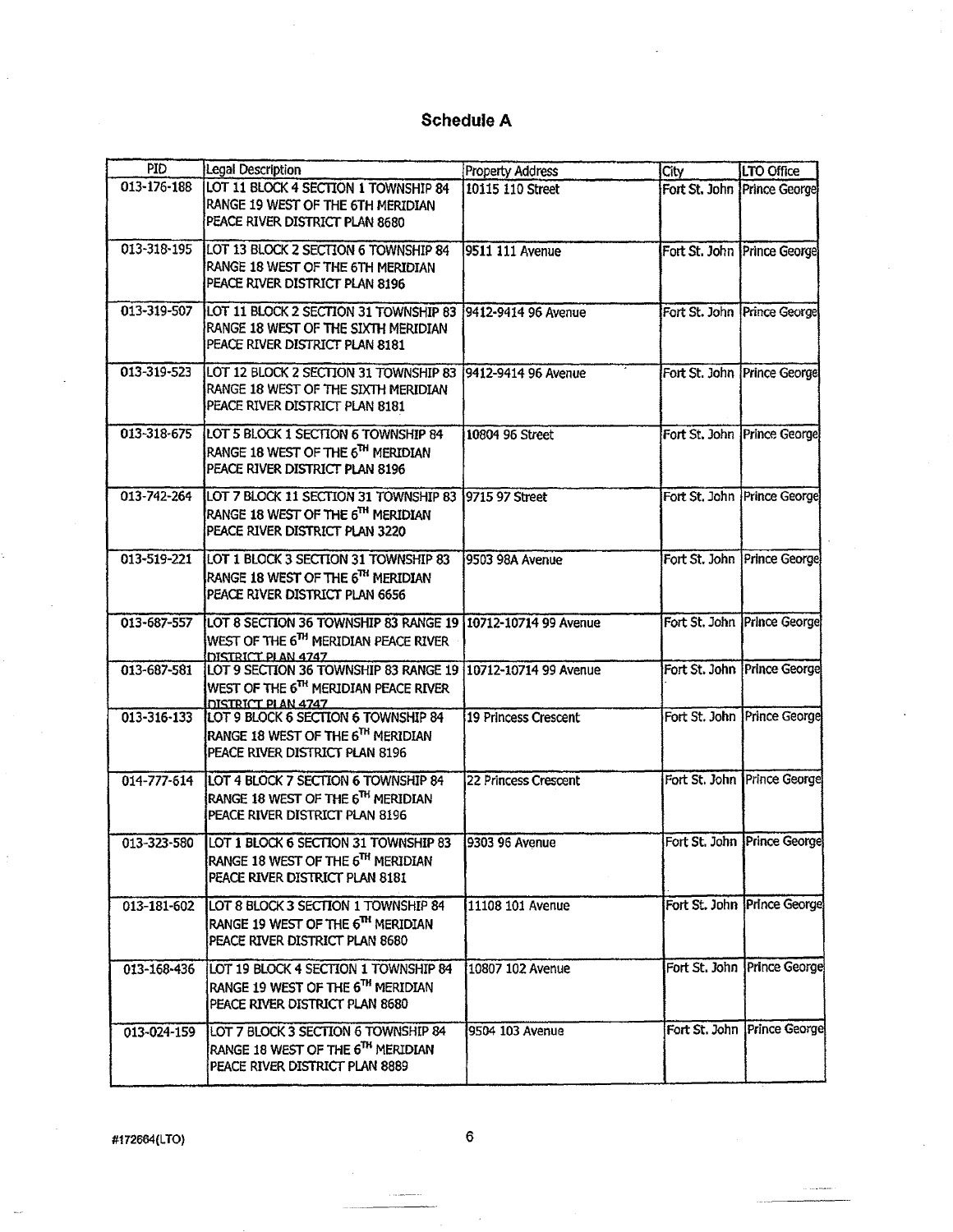| <b>PID</b>  | Legal Description                                          | <b>Property Address</b>                                      | City                        | LTO Office                  |
|-------------|------------------------------------------------------------|--------------------------------------------------------------|-----------------------------|-----------------------------|
| 013-024-124 | LOT 18 BLOCK 3 SECTION 6 TOWNSHIP 84                       | 9503 104 Avenue                                              |                             | Fort St. John Prince George |
|             | RANGE 18 WEST OF THE 6TH MERIDIAN                          |                                                              |                             |                             |
|             |                                                            |                                                              |                             |                             |
|             | PEACE RIVER DISTRICT PLAN 8889                             |                                                              |                             |                             |
| 012-674-109 | LOT 9 BLOCK 4 SECTION 6 TOWNSHIP 84                        | 9211 108 Avenue                                              |                             |                             |
|             |                                                            |                                                              |                             | Fort St. John Prince George |
|             | RANGE 18 WEST OF THE 6TH MERIDIAN                          |                                                              |                             |                             |
|             | PEACE RIVER DISTRICT PLAN 10234                            |                                                              |                             |                             |
|             |                                                            |                                                              |                             |                             |
| 009-987-878 | LOT A DISTRICT LOT 251 RANGE 5 COAST                       | 1300-1354 Camarillo Lane & 1204-Prince Rupert Prince Rupert  |                             |                             |
|             | DISTRICT PLAN 6386                                         | 1252 & 1339-1359 Hays Cove                                   |                             |                             |
|             |                                                            | Avenue & 1301-1356 Seville Road                              |                             |                             |
|             |                                                            |                                                              |                             |                             |
| 009-987-886 | LOT B DISTRICT LOT 251 RANGE 5 COAST                       | 1300-1354 Camarillo Lane & 1204- Prince Rupert Prince Rupert |                             |                             |
|             | DISTRICT PLAN 6387 EXCEPT PLAN 8005                        | 1252 & 1339-1359 Hays Cove                                   |                             |                             |
|             |                                                            | Avenue & 1301-1356 Seville Road                              |                             |                             |
|             |                                                            |                                                              |                             |                             |
| 006-069-771 | LOT 1 DISTRICT LOT 838 RANGE 5 COAST                       | 3404 Kalum Street                                            | Terrace                     | <b>Prince Rupert</b>        |
|             | DISTRICT PLAN 9383                                         |                                                              |                             |                             |
| 006-284-868 | LOT A District LOT 1992 RANGE 5 COAST                      | 1031 3 <sup>rd</sup> Avenue West                             | Prince Rupert Prince Rupert |                             |
|             | DISTRICT PLAN 9169                                         |                                                              |                             |                             |
| 002-546-787 | PARCEL C (REFERENCE PLAN 3508) OF                          | 125 East 37th Avenue                                         | Vancouver                   | Vancouver                   |
|             | DISTRICT LOTS 637 AND 638 GROUP 1 NEW                      |                                                              |                             |                             |
|             | WESTMINSTER DISTRICT                                       |                                                              |                             |                             |
| 009-529-756 | BLOCK C DISTRICT LOT 720 PLAN 10041                        | 5826-5980 Nanaimo Street                                     | Vancouver                   | Vancouver                   |
|             |                                                            |                                                              |                             |                             |
| 009-529-675 | BLOCK A DISTRICT LOTS 719 AND 720 PLAN                     | 2218-2256 East 41st Avenue                                   | Vancouver                   | Vancouver                   |
|             | 10041                                                      |                                                              |                             |                             |
| 009-529-713 | BLOCK B DISTRICT LOT 720 PLAN 10041                        | 5706-5996 Stirling Street                                    | Vancouver                   | Vancouver                   |
|             |                                                            |                                                              |                             |                             |
| 009-161-074 | LOT B BLOCK 2 NORTH EAST 1/4 OF                            | 3476 East 5th Avenue and 2105-                               | Vancouver                   | Vancouver                   |
|             | SECTION 38 TOWN OF HASTINGS                                | 2291 Skeena Street                                           |                             |                             |
|             | SUBURBAN LANDS PLAN 11095                                  |                                                              |                             |                             |
| 009-161-031 | LOT A BLOCK 2 NORTH EAST 1/4 OF                            | 2202 Cassiar Street and 3426 East Vancouver                  |                             | Vancouver                   |
|             | SECTION 38 TOWN OF HASTINGS                                | <b>5th Avenue</b>                                            |                             |                             |
|             | SUBURBAN LANDS PLAN 11095                                  |                                                              |                             |                             |
| 008-737-371 | BLOCK 121 DISTRICT LOT 196 PLAN 13098                      | 402 - 480 Keefer Street                                      | Vancouver                   | Vancouver                   |
|             |                                                            |                                                              |                             |                             |
| 008-960-151 | LOT 2 BLOCK 11 SOUTH East 1/4 OF                           | 6620-6680 Elliott Street                                     | Vancouver                   | Vancouver                   |
|             | DISTRICT LOT 336 PLAN 12099                                |                                                              |                             |                             |
| 015-752-828 | THE EAST 1/2 OF LOT 16 BLOCK 21                            | 1115 Nelson Street                                           | Vancouver                   | Vancouver                   |
|             | DISTRICT LOT 185 PLAN 92                                   |                                                              |                             |                             |
| 015-752-836 | LOT 17 BLOCK 21 DISTRICT LOT 185 PLAN                      | 1115 Nelson Street                                           | Vancouver                   | Vancouver                   |
|             | 97                                                         |                                                              |                             |                             |
| 015-752-844 | LOT 18 BLOCK 21 DISTRICT LOT 185 PLAN                      | 1115 Nelson Street                                           | Vancouver                   | Vancouver                   |
|             | 192                                                        |                                                              |                             |                             |
| 015-752-852 | LOT 19 BLOCK 21 DISTRICT LOT 185 PLAN                      | 1115 Nelson Street                                           | Vancouver                   | Vancouver                   |
|             |                                                            |                                                              |                             |                             |
| 015-392-619 | LOT A (REFERENCE PLAN 10004) BLOCK 100 600 East 6th Avenue |                                                              | Vancouver                   | Vancouver                   |
|             | DISTRICT LOT 264A PLANS 264 AND 1771                       |                                                              |                             |                             |
|             |                                                            |                                                              |                             |                             |
| 008-718-393 | LOT C BLOCK 15 DISTRICT LOT 184 PLAN                       | 2080 Wall Street                                             | Vancouver                   | Vancouver                   |
|             | 13296                                                      |                                                              |                             |                             |
| 008-718-369 | LOT B BLOCK 10 DISTRICT LOT 184 PLAN                       | 2100 Wall Street                                             | Vancouver                   | Vancouver                   |
|             | 13296                                                      |                                                              |                             |                             |
| 008-023-875 | LOT 2 BLOCKS 4 AND 10 TO 13 DISTRICT                       | 2269-2291 E. 27th Avenue                                     | Vancouver                   | Vancouver                   |
|             | LOT 741 PLAN 13705                                         |                                                              |                             |                             |
| 008-489-297 | LOT A BLOCKS 25 TO 28 DISTRICT LOT 51                      | 4830 - 4854 Rupert Street                                    | Vancouver                   | Vancouver                   |
|             | <b>PLAN 13781</b>                                          |                                                              |                             |                             |

#172664(LTO)

 $\overline{7}$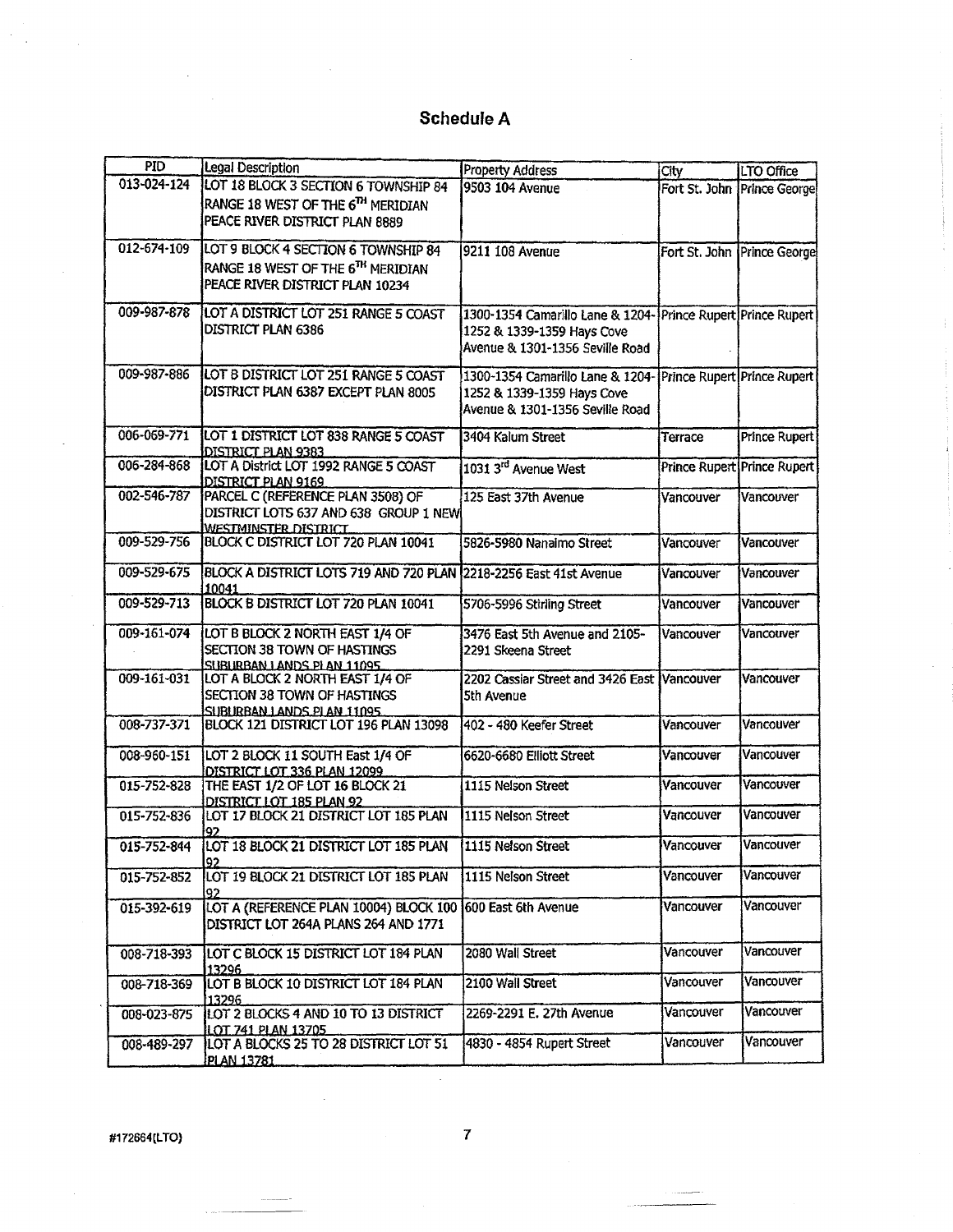| <b>PID</b>  | Legal Description                                                 | Property Address                | City           | LTO Office |
|-------------|-------------------------------------------------------------------|---------------------------------|----------------|------------|
| 007-982-101 | LOT 8, EXCEPT PART IN EXPLANATORY PLAN 3217-3347 East 58th Avenue |                                 | Vancouver      | Vancouver  |
|             | 11620, NOW LANE, DISTRICT LOT 334 PLAN                            |                                 |                |            |
|             | 13993                                                             |                                 |                |            |
| 007-756-836 | LOT A BLOCK 57 DISTRICT LOT 196 PLAN                              | 450 East Cordova Street         |                |            |
|             | 14669                                                             |                                 | Vancouver      | Vancouver  |
| 016-210-964 | LOT A BLOCK 57 DISTRICT LOT 185 PLAN                              |                                 |                |            |
|             |                                                                   | 1650 Haro Street & 1655 Barclay | Vancouver      | Vancouver  |
| 007-667-752 | 14816<br>LOT A BLOCK 286 DISTRICT LOT 526 PLAN                    | Street.                         |                |            |
|             |                                                                   | 1987 West 7th Avenue            | Vancouver      | Vancouver  |
|             | 15533.                                                            |                                 |                |            |
| 007-659-644 | LOT B BLOCK 227 DISTRICT LOT 526 PLAN                             | 1880 West 2nd Avenue            | Vancouver      | Vancouver  |
| 007-630-671 | 15451                                                             |                                 |                |            |
|             | LOT A BLOCK 56 DISTRICT LOT 196 PLAN                              | 368 East Cordova Street         | Vancouver      | Vancouver  |
|             | 15730                                                             |                                 |                |            |
| 007-584-466 | LOT A BLOCK 53 DISTRICT LOT 196 PLAN                              | 535 East Cordova Street         | Vancouver      | Vancouver  |
|             | 16055.                                                            |                                 |                |            |
| 007-626-720 | LOT G BLOCK 146 DISTRICT LOT 264A PLAN 1800 East 5th Avenue       |                                 | Vancouver      | Vancouver  |
|             | 15771                                                             |                                 |                |            |
| 015-579-042 | LOT 1 BLOCK 65 DISTRICT LOT 181 PLAN                              | 920 E. Hastings Street          | Vancouver      | Vancouver  |
|             | 196                                                               |                                 |                |            |
| 015-579-123 | LOT 6 BLOCK 65 DISTRICT LOT 181 PLAN                              | 920 E. Hastings Street          | Vancouver      | Vancouver  |
|             | 196                                                               |                                 |                |            |
| 008-962-057 | LOT 3 BLOCK 120 DISTRICT LOTS 181 AND                             | 701 - 719 Raymur                | Vancouver      | Vancouver  |
|             | 2037 PLAN 12081                                                   |                                 |                |            |
| 003-001-300 | LOT A, SECTION 9, VICTORIA DISTRICT.                              | 880 Vernon Avenue               | Victoria       | Victoria   |
|             | <b>PLAN 24291</b>                                                 |                                 |                |            |
| 002-915-839 | LOT 1, SECTIONS 9 AND 33, VICTORIA                                | 880 Vernon Avenue               | Victoria       | Victoria   |
|             | DISTRICT. PLAN 25469                                              |                                 |                |            |
| 002-695-162 | LOT 1, SECTION 32, VICTORIA DISTRICT,                             | 1149 Union Road                 | Saanich        | Victoria   |
|             | <b>PLAN 25947</b>                                                 |                                 |                |            |
| 002-625-075 | LOT 9, SECTION 79, VICTORIA DISTRICT,                             | 950 Edge Place                  | Saanich        | Victoria   |
|             | PLAN 25631                                                        |                                 |                |            |
| 000-145-874 | STRATA LOT 1, SECTION 32, VICTORIA                                | #1 - 1149 Union Road            | Victoria       | Victoria   |
|             | DISTRICT. STRATA PLAN 59                                          |                                 |                |            |
| 000-145-882 | STRATA LOT 2, SECTION 32, VICTORIA                                | #2 - 1149 Union Road            | Victoria       | Victoria   |
|             | DISTRICT. STRATA PLAN 59                                          |                                 |                |            |
| 000-145-891 | STRATA LOT 3, SECTION 32, VICTORIA                                | #3 - 1149 Union Road            | Victoria       | Victoria   |
|             | District. STRATA PLAN 59                                          |                                 |                |            |
| 000-145-904 | <b>STRATA LOT 4, SECTION 32, VICTORIA</b>                         | #4 - 1149 Union Road            | Victoria       | Victoria   |
|             | DISTRICT. STRATA PLAN 59                                          |                                 |                |            |
| 002-896-672 | LOT C, SECTION 4, VICTORIA DISTRICT,                              | 2501-2691 Blanshard Street      | Victoria       | Victoria   |
|             | <b>PLAN 25164</b>                                                 |                                 |                |            |
| 005-421-306 | LOT 6, BLOCK B, SECTION 14, VICTORIA                              | 240 Kamloops Avenue             | Saanich        | Victoria   |
|             | DISTRICT. PLAN 8700                                               |                                 |                |            |
| 005-422-256 | LOT 31, BLOCK D, SECTION 14, VICTORIA                             | 270 Nicola Place                | Saanich        | Victoria   |
|             | DISTRICT. PLAN 8700                                               |                                 |                |            |
| 005-406-692 | LOT 44, SECTION 82, VICTORIA DISTRICT,                            | 4137 Hawkes Avenue              | Saanich        | Victoria   |
|             | <b>PLAN 9800</b>                                                  |                                 |                |            |
| 004-081-161 | LOT 2, SECTION 9, VICTORIA DISTRICT,                              | 950 Tattersall Drive            | Saanich        | Victoria   |
|             | PLAN 16846                                                        |                                 |                |            |
| 007-429-568 | LOT 12, BLOCK 3, SECTION 33, VICTORIA                             | 893 Brett Avenue                | Saanich        | Victoria   |
|             | DISTRICT, PLAN 1397                                               |                                 |                |            |
| 008-194-238 | LOT 1, BLOCK 14, SECTION 14, VICTORIA                             | 100 Sims Avenue                 | Saanich        | Victoria   |
|             | DISTRICT, PLAN 877                                                |                                 |                |            |
| 005-850-525 | LOT 2, SECTION 81, VICTORIA DISTRICT,                             | 3220 Harriet Road               | <b>Saanich</b> | Victoria   |
|             | <b>PLAN 6499</b>                                                  |                                 |                |            |
| 007-943-245 | LOT 12, BLOCK 1, SECTION 81, VICTORIA                             | 3444 Harriet Road               | Saanich        | Victoria   |
|             | DISTRICT, PLAN 1006                                               |                                 |                |            |
| 007-944-497 | LOT 7, BLOCK 5, SECTION 81, VICTORIA                              | 33 Hampton Road                 | Saanich        | Victoria   |
|             | DISTRICT, PLAN 1006, EXCEPT PARCEL A                              |                                 |                |            |
|             | ורקאומטו רוחו                                                     |                                 |                |            |

#172664(LTO)

 $\ddot{\phantom{a}}$ 

 $\pmb{8}$ 

. . . . .